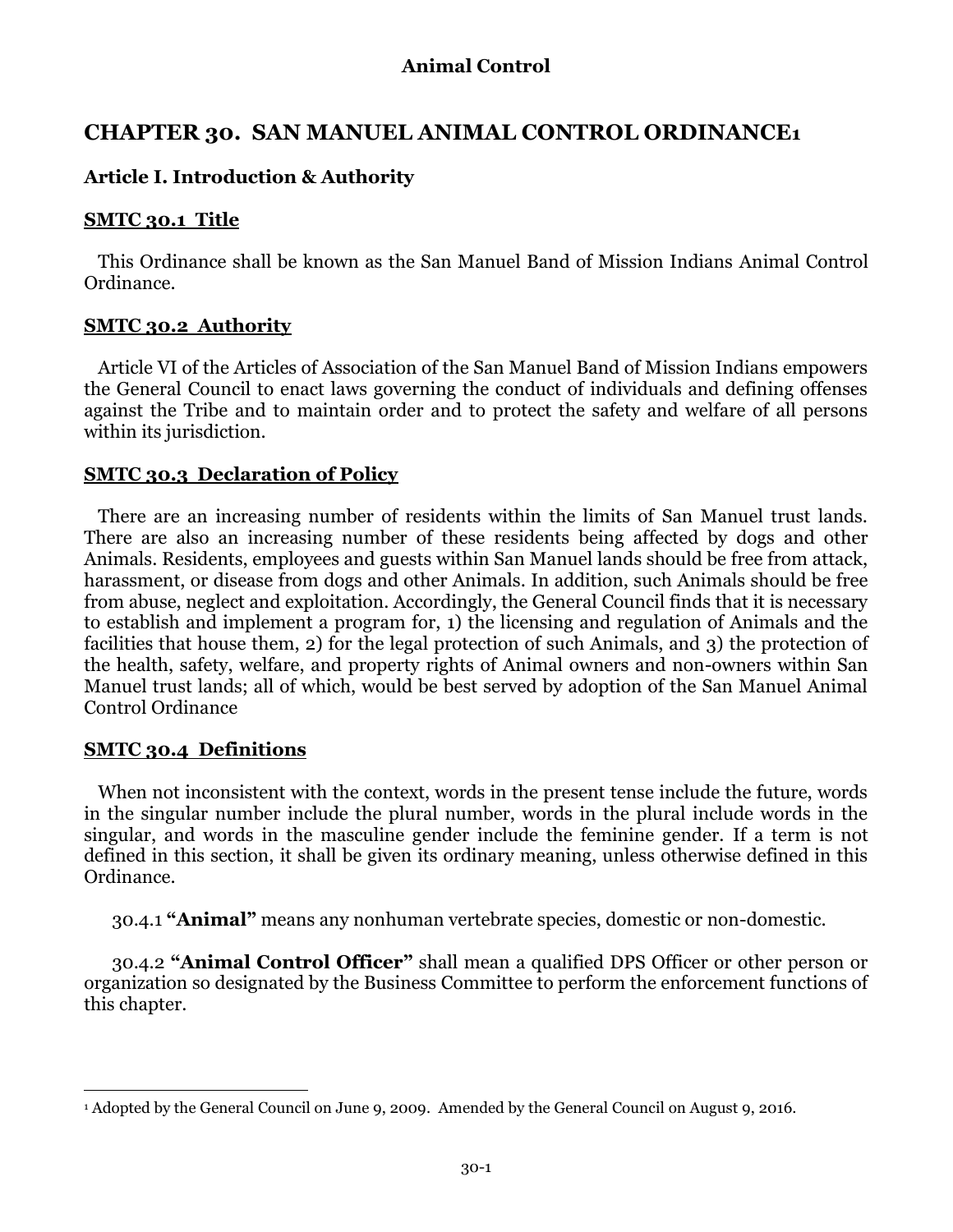30.4.3 **"At Large"** means present on the Reservation within another person's property or at any public place without permission from the property owner, tribal government, or occupier.

30.4.4 **"Business Committee"** means the governmental body created in Article III of the Articles of Association of the San Manuel Band of Mission Indians, which is duly authorized to carry out the programs, functions, services and activities as set forth in tribal law.

30.4.5 **"Confinement"** means indoors or an enclosure, which prevents the Animal's escape or contact with other Animals or persons.

30.4.6 **"Cruelty"** means physical injury inflicted by other than accidental means through the action or inaction of one or more persons that causes or creates a substantial risk of death, disability, disfigurement or impairment of bodily functions or acts that are generally accepted by the Tribal community to be cruel or inhumane.

30.4.7 **"Dangerous Animal"** means an Animal that bites or attacks, or threatens to bite or attack, a person or other Animal.

30.4.8 **"Director"** means the Director of the Department of Public Safety.

30.4.9 **"Department of Public Safety"** or **"DPS"** means the San Manuel Band of Mission Indians Department of Public Safety.

30.4.10 **"Euthanasia"** means the humane destruction of an Animal by a method that produces instantaneous unconsciousness and immediate death or painless loss of consciousness and death during such loss of consciousness.

30.4.11 **"General Council"** means the governing body established by Article III of the Articles of Association of the San Manuel Band of Mission Indians.

30.4.12 **"Impoundment"** or **"Impound"** means the act of taking or receiving into custody by an Animal Control Officer of any dog or other Animal for the purpose of Confinement in accordance with the provisions of this ordinance.

30.4.13 **"Owner"** means any person, firm, corporation, organization, or department who has right of property in any Animal, who has such Animal in his care or custody, or who knowingly permits an Animal to remain on or about any Premises the Owner occupies or has a right to occupy.

30.4.14 **"Premises"** means a building and the area of land surrounding the building, which forms an actual or constructive enclosure to which the Owner of the Animal at issue enjoys a legal or equitable right. Automobiles, trucks, or farm wagons owned or under the control of the Owner or keeper of the Animal at issue are also "Premises."

30.4.15 **"Proper Enclosure"** means an enclosure that is a securely Confined and locked pen, kennel, or structure upon the Premises of the Owner of such dog. Confinement shall be accomplished by means of a substantial fence or similar enclosure, set back at least ten (10) feet from property lines, sidewalks, and streets, and of sufficient strength and height to prevent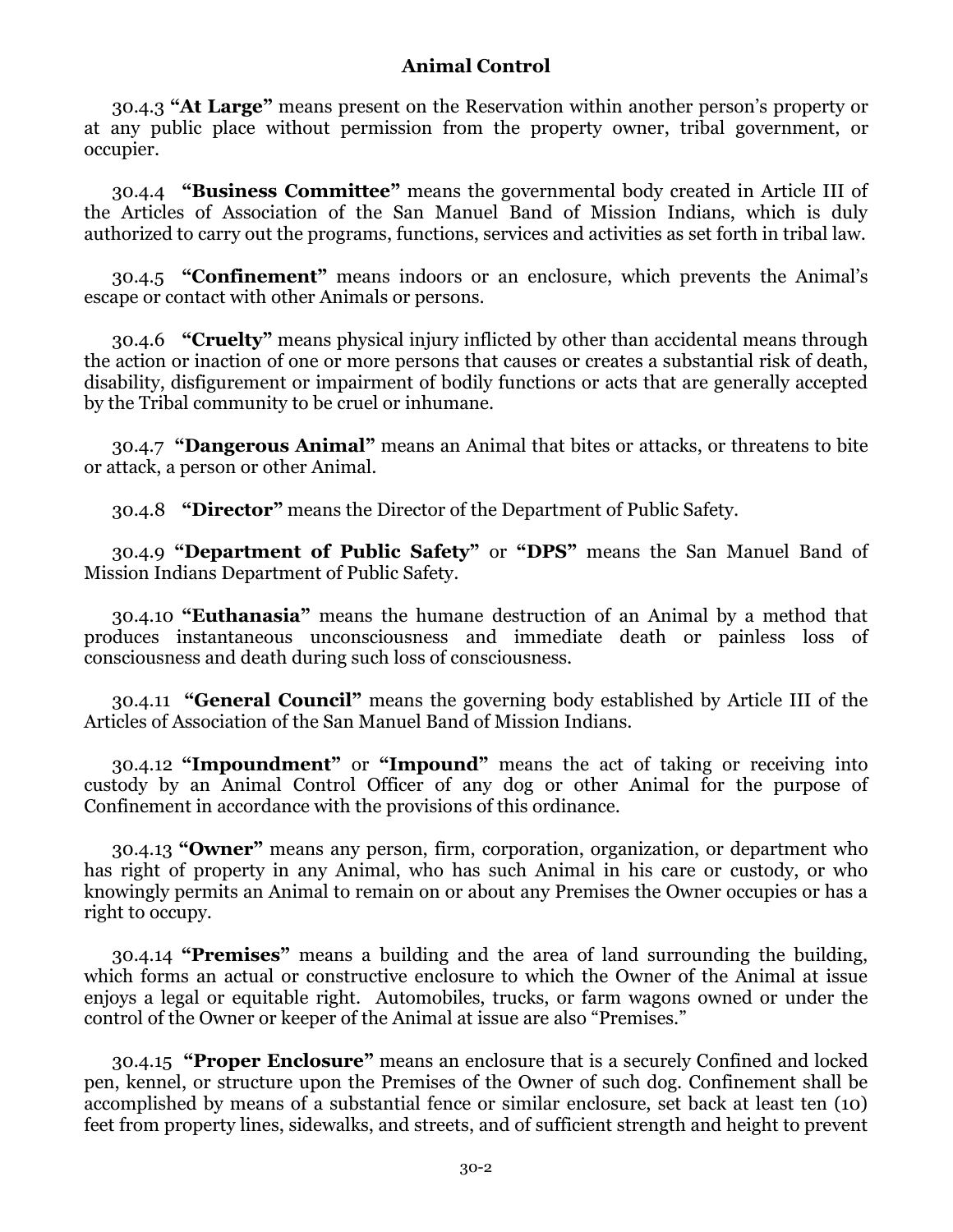the Animal from escaping, which shall be locked and secured to prevent entry of young children and other Animals. If the pen or structure has no bottom secured to the sides, the sides must be embedded into the ground no less than one (1) foot. A Proper Enclosure shall be structurally sound and maintained in good repair, and shall have a top, if necessary, to prevent an Animal from escaping and shall also provide protection from the elements for the Animal.

30.4.16 **"Stray Dog"** means a dog running at-large with or without Owner's identification upon it.

30.4.17 **"Tribe"** and **"Tribal"** means the San Manuel Band of Mission Indians, a federally recognized Indian tribe.

30.4.18 **"Tribal Lands"** shall mean any land, which is owned (either directly or beneficially), leased, occupied or otherwise controlled by the Tribe.

## **Article II Administration and Enforcement**

### **SMTC 30.5 Delegation of Authority**

The Department of Public Safety, by and through its officers is authorized to enforce this Ordinance and applicable state and federal law relative to the control and quarantine of Animal as necessary to carry out its responsibilities under this Ordinance. In furtherance of its duties set forth above, the DPS may:

(a) With the prior approval of the Business Committee, delegate all or part of its responsibilities to competent agencies and officers of federal, state, or local governments or to private persons over the age of 18 and qualified organizations; or

(b) With the prior approval of the Business Committee, negotiate contracts or agreements with said agencies, officers, persons, and organizations, or their facilities, whether within or outside the Tribe's reservation. Such contracts or agreements are subject to the same contract review and execution process set forth in current Tribal law and policy

### **SMTC 30.6 Regulatory and Enforcement Authority**

The DPS is hereby vested with authority and responsibility to administer this Ordinance. DPS is also vested with enforcement authority for all violations arising under this Ordinance. Such administrative and enforcement authority shall include, but is not limited to, the authority to:

(a) negotiate contracts with, operate, or cause to be operated, Animal shelters and/or dog pounds; or

(b) negotiate contracts with, select, train, hire, or retain Animal Control Officers to enforce the provisions of this Ordinance; or

(c) investigate complaints of Neglected, Stray or Dangerous Animals within Tribal Lands; or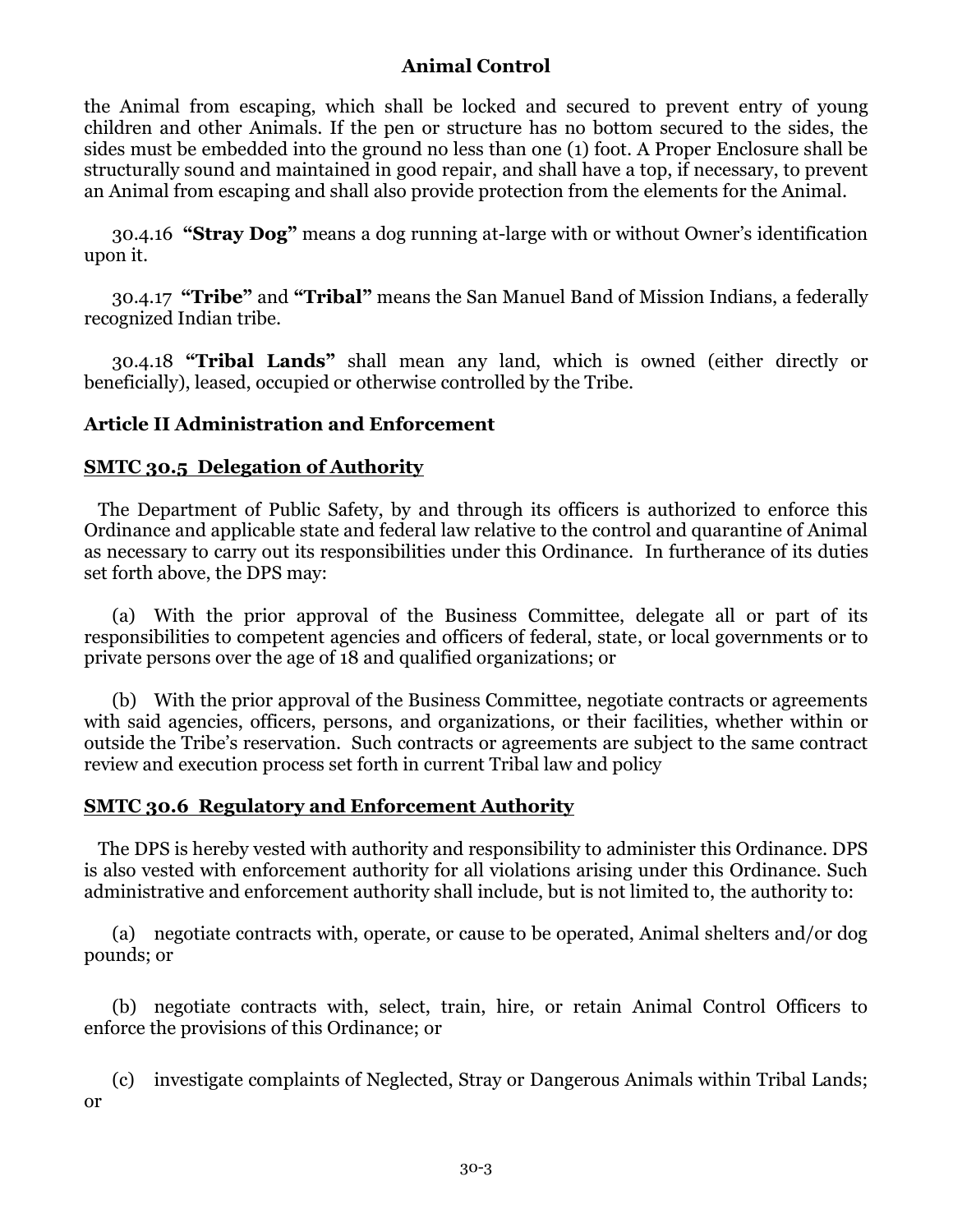(d) issue citations for and prosecute, or assist with the prosecution of, violations of this Ordinance; or

(e) subject to the limits imposed by this Ordinance, whether explicit or implied, take, Confine or Impound Animals in accordance with this Ordinance; or

(f) Euthanize Animals, upon order of the San Manuel Tribal Court and in accordance with established regulations on the matter.

## **SMTC 30.7 Immunity From Liability**

The Tribe, General Council, Business Committee, its departments, agents, officers and duly authorized DPS personnel or its delegees shall be immune from liability for acts committed on Tribal Lands pursuant to the authority contained in this Ordinance.

### **SMTC 30.8 Regulations**

For the implementation of this article, the Director shall adopt necessary or appropriate regulations concerning:

(a) The registration, identification, including photographic, and licensing of all dogs and other Animals included in this Chapter;

(b) The establishment of a spay and neuter program which provides:

(1) New Owner's payment of the cost of spay/neuter surgery to the shelter or the veterinarian before transfer of possession of the Animal occurs; and

(2) Appropriate arrangements for the accomplishment of the surgery; and

(c) A fee structure for licensing, impoundments, and required vaccinations;

(d) Notice to the prospective Owner of the requirements of this Article and of the Director's regulations;

(e) Canine anti-rabies and other mandated vaccinations by applicable law;

- (f) Capture, release, and impound of acquired Animals under this Chapter; and
- (g) Any other applicable subject of this Chapter.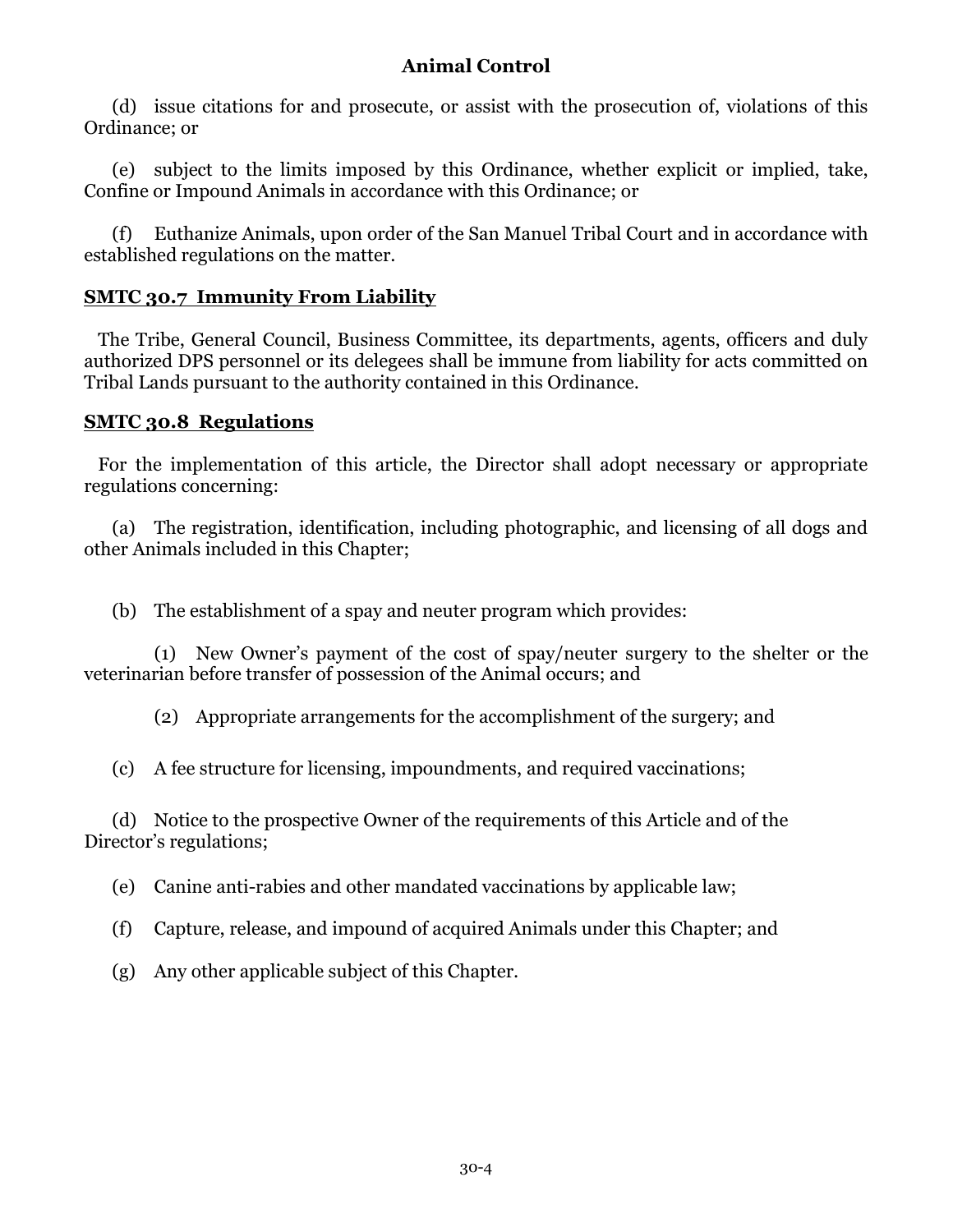## **Article III Animal Control**

### **SMTC 30.9 Identification and Registration**

Any Animal located within the boundaries of the San Manuel Indian Reservation shall be registered and shall wear a licensed identification tag issued by the Department of Public Safety, or receive a microchip implant containing identification information. The Director shall also cause to create and maintain photographic documentation of each Animal registered for purposes of this Chapter.

### **SMTC 30.10 Public Safety Officer**

Public Safety Officers are authorized to promptly impound all Stray Animals, when necessary, that may be found running at large, or unlicensed as required by this Chapter, or being kept or harbored any place within Tribal Lands contrary to the provisions of this Chapter.

### **SMTC 30.11 Identification Tags**

When not confined to the Owner's property, dogs and cats that do not have a microchip implant containing identification information shall wear a substantial collar of leather, or other durable material, to which shall be securely attached the licensed identification tag issued by the Tribe or other licensing jurisdiction.

### **SMTC 30.12 Vaccinations Required**

Animals shall have updated vaccinations as required by Tribal regulations. The Owner shall provide DPS, upon its request, proof of current vaccination.

## **SMTC 30.13 Appropriate Care Required**

It shall be unlawful for an Owner to neglect an Animal by failing to provide food, water, shelter, medical or hygienic care, exercise, or supervision needed for its health, safety and welfare.

## **SMTC 30.14 Owner Liability**

An Owner shall be liable for damage to persons or property caused by the Owner's Animal.

### **SMTC 30.15 Sanitation**

Owners allowing his or her dog or other Animal to defecate upon public or private property without the prior permission of the Owner of such property shall immediately remove all feces by a sanitary method. Such Owner shall possess a container of sufficient size to collect and remove all feces, and shall exhibit the container if requested by any DPS Officer. The collected feces shall be disposed of only upon the property of the Animal Owner or in a communal drop site provided by the Tribe for such purpose.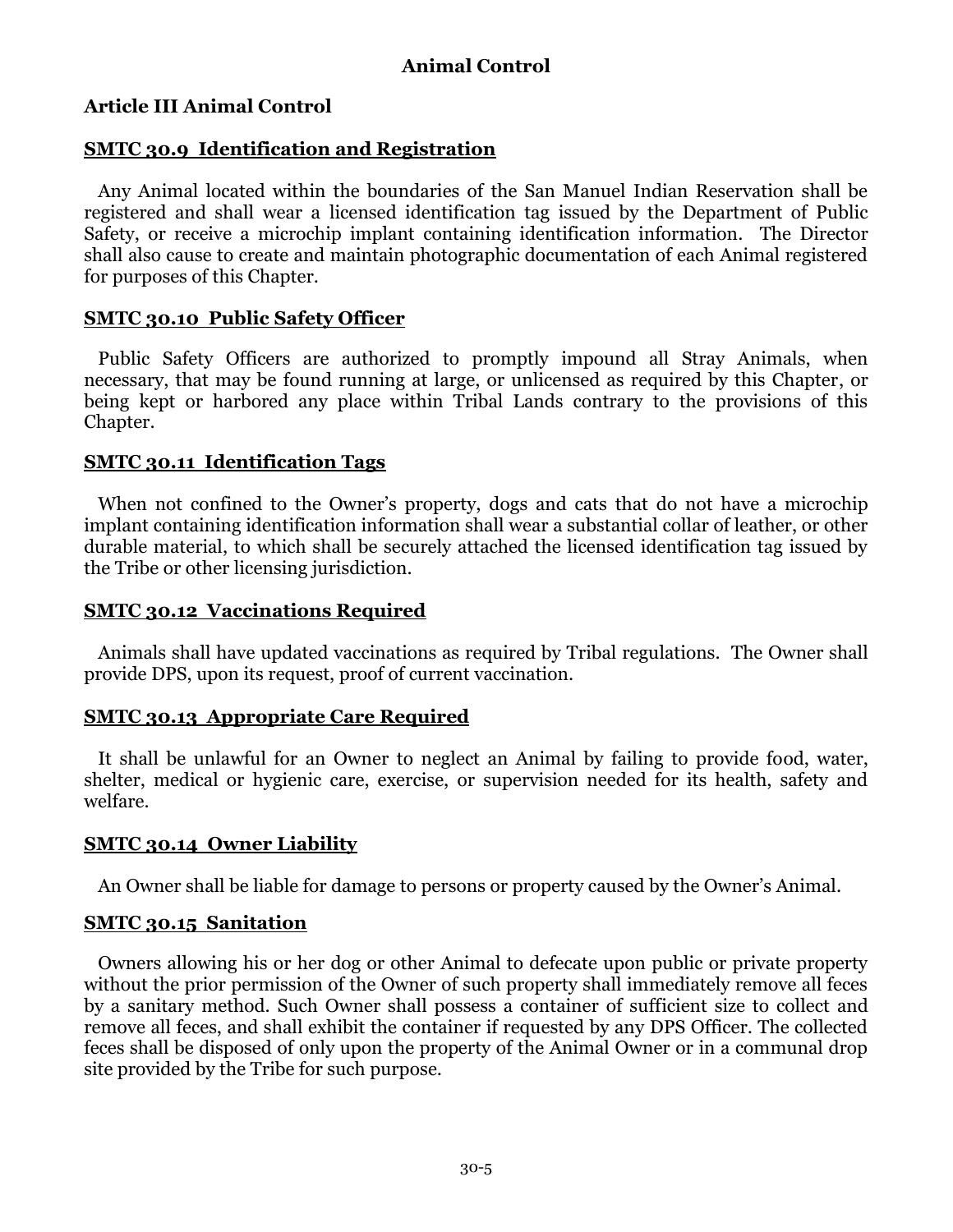### **SMTC 30.16 Nuisance to the Community Prohibited**

It shall be unlawful for any Owner of an Animal to commit the following acts or omissions:

(a) Failure to prevent the Animal's frequent and sustained barking, howling, braying, crowing or making other sounds common to its species which unreasonably annoy, disturb, or endanger the health, welfare, or repose of neighbor; or

(b) Failure to maintain in a clean and sanitary condition, devoid of rodents and vermin, and free from objectionable odors, all structures, pens, coops or yards wherein any Animals are kept; or

(c) Failure to stop an Animal that frequently or habitually snarls, growls at, snaps at, jumps upon, or threatens persons lawfully upon the public sidewalks, streets, alleys, or other public places within the San Manuel Indian Reservation; or

(d) Failure to keep such Animals Confined on the Owner's Premises; or

(e) Failure to stop his or her Animal that chases, bites, or injures any livestock or other Domestic Animal or game Animal lawfully on the San Manuel Indian Reservation; or

(f) Failure to prevent an Animal from damaging other public or privately owned properties, including getting into other people's garbage or scattering garbage.

### **SMTC 30.17 Mandatory Leashing**

All dogs shall be physically restrained by means of a leash not more than 10 feet in length when not on the property of the Owner. A dog may be unleashed on the property of its Owner only if properly Confined or supervised by a person who is able to maintain control of the dog. It shall be unlawful for any Owner to fail to maintain the dog on a leash when off the Premises of its Owner as required by this Ordinance.

### **SMTC 30.18 Impoundment**

Animals may be impounded in the following situations:

(a) When the Animal is unleashed and off the Premises of its Owner; or

(b) When the Animal has been subjected to Cruelty or Neglect;

(c) When DPS Officers have knowledge that an Animal is not being quarantined as required by sections 30.23-24 of this Ordinance, an officer shall impound the Animal for the prescribed quarantine period; or

(d) Failure of Owner to comply with requirements of this Chapter or court order concerning an Animal.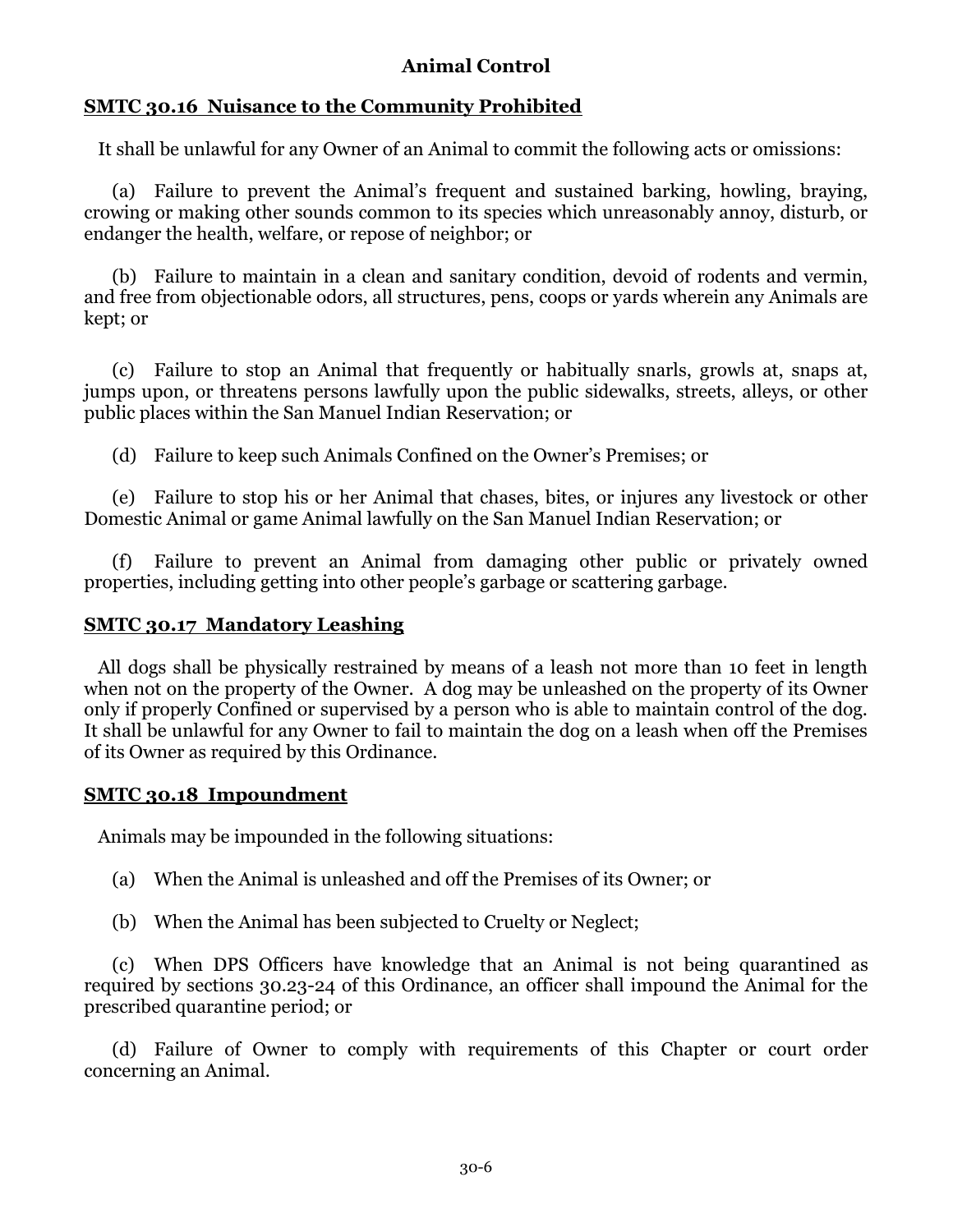### **SMTC 30.19 Seizure and Impoundment Procedure**

DPS Officers shall use best methods available to seize such Animal and deliver such Animal to an Animal control facility as designated by the Director. If DPS Officers are unable to safely seize any Dangerous Animals found running at large, such Animal may be euthanized.

Following impoundment, the Department shall notify the Owner of the Animal of its impoundment; if the Owner is unknown, reasonable efforts to ascertain and notify the Owner of the impoundment shall be made.

### **SMTC 30.20 Redemption of Animals**

(a) Animals, other than livestock and quarantined Animals, that have been impounded by DPS may be redeemed by the Owner upon proof of ownership or responsibility and payment of applicable costs to impound and board the Animal.

(b) Livestock may be redeemed by the Owner upon proof of ownership or responsibility and payment of the costs to impound, board, and, if impounding requires special transportation, to transport the Animal.

(c) If an Animal has been impounded and quarantined by DPS, the Owner of the Animal may redeem it after the quarantine period, if the Animal shows no signs of rabies or other contagious disease for which quarantine is required, upon payment of the cost to quarantine the Animal.

### **SMTC 30.21 Abandonment**

It shall be unlawful for any person to abandon any Animal within the boundaries of the San Manuel Indian Reservation. Any Owner who fails to regain custody of an Animal that has been impounded pursuant to the provisions of this Ordinance in the time provided shall have abandoned all legal rights and interests in the Animal.

## **SMTC 30.22 Disposition of Animals not Redeemed**

(a) When an Animal other than livestock is not redeemed sooner than fourteen (14) days following impoundment, the Director or his authorized agent may give or sell the Animal to a Suitable Person, or Euthanize if unable to locate a Suitable Person within a 30-day period and with the prior written consent of the Business Committee. Under no circumstances shall an impounded Animal be given or sold for medical, scientific, product testing or other experimentation.

(b) When livestock is not redeemed sooner than fourteen (14) days following impoundment, the Director or his/her authorized agent may take reasonable and appropriate steps to sell the Animal at public auction. The proceeds shall be deposited into an account to be used for the administration and enforcement of this Ordinance.

(c) Sick or injured Animals may be Euthanized prior to the expiration of the redemption period if, in the informed opinion of the Director, such action is necessary for the protection of the public health or to prevent unnecessary suffering. The Director shall consult with qualified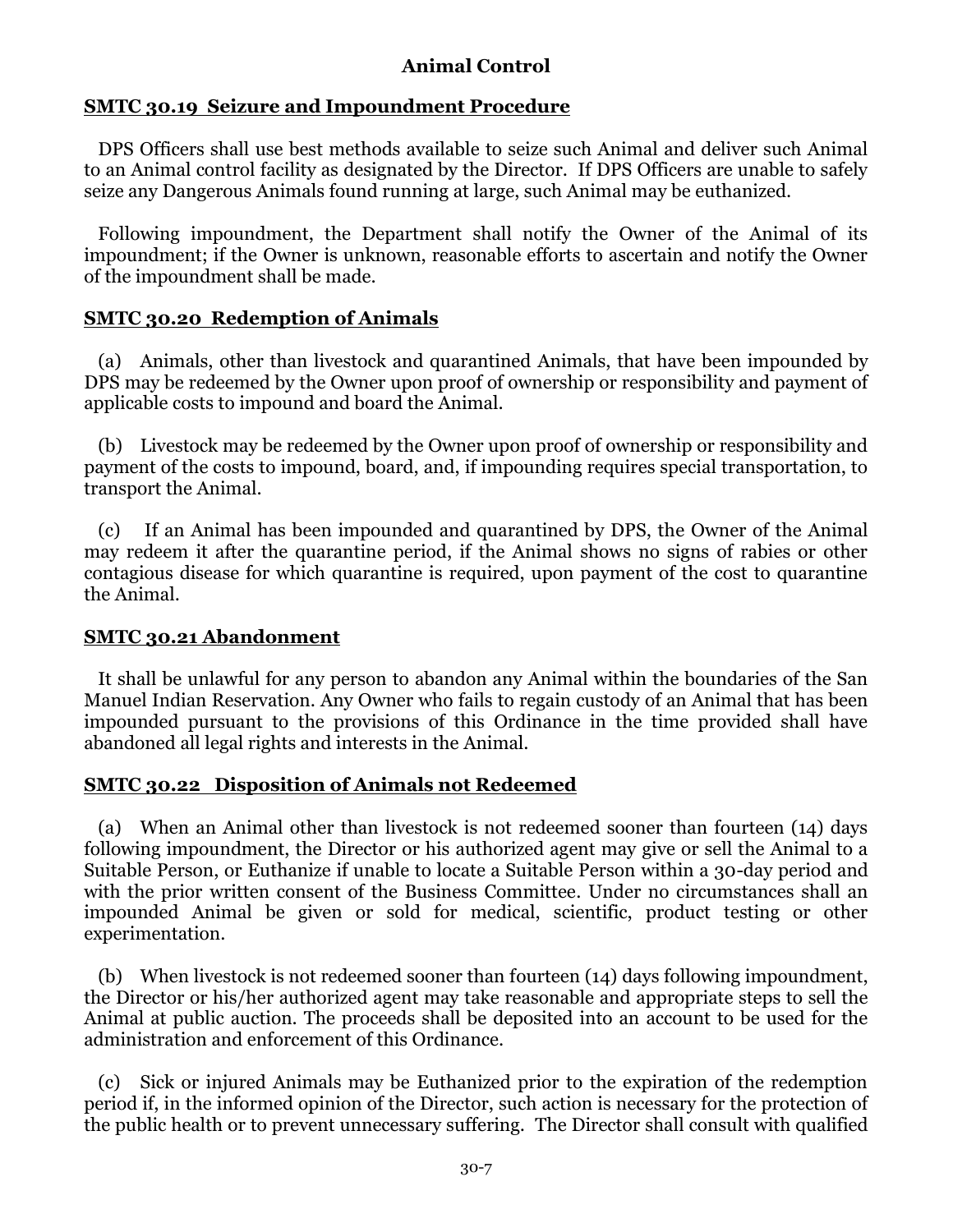public health, or veterinary personnel and receive the written authorization of the Business Committee prior to authorizing such action. When reasonably possible, the Owner of the Animal shall be notified and provided with an expedited opportunity to appeal the Director's decision prior to any such disposition.

### **SMTC 30.23 Confinement and/or Quarantine of Animals**

Pursuant to the authority of this Chapter, the Director may require Owners to quarantine or Confine their Animals within their Premises. It shall be unlawful for any Owner of an Animal to fail to Confine or Quarantine an Animal as required by this chapter.

### **SMTC 30.24 Quarantine of Biting Animals**

(a) Whenever any Animal bites a person, the Owner of such Animal shall immediately notify the Department of Public Safety within the first twenty-four (24) hours of the bite and make themselves and the Animal readily available to DPS Officers. The officer may order the Animal Confined by the Owner or have it impounded, upon the advice of a qualified medical officer, for a period of up to seven (7) days.

(b) The Animal shall be examined immediately after it has bitten anyone and again at the end of such seven-day period. On opinion by a duly licensed veterinarian that the Animal is free of rabies or other infectious diseases, the Animal shall be released from quarantine or from the pound as the case may be.

(c) If the Animal dies in Confinement or quarantine, it shall be sent to the California State Department of Health for examination and determination of rabies. The owner or keeper of a quarantined Animal shall not sell, give away or permit the Animal to be removed from the Premises of the Owner or keeper without written permission of the Director.

## **SMTC 30.25 Diseased Animals**

It shall be unlawful for person to give away or sell an Animal that the person knows, or reasonably should know is suffering from illness or disease which may threaten the health of the Animal or the health and safety persons within Tribal Lands.

### **SMTC 30.26 Dangerous Animals**

It shall be unlawful to own or keep a Dangerous Animal within Tribal Lands unless the Animal is securely Confined on the Premises of its Owner or keeper or muzzled, leashed, and in the custody and control of a person eighteen years of age or older who is physically able to restrain and control the Animal.

## **SMTC 30.27 Marauding Animals**

Public Safety Officers may destroy such Animal or Animals if found killing any livestock, Domestic Animal, and/or game Animal.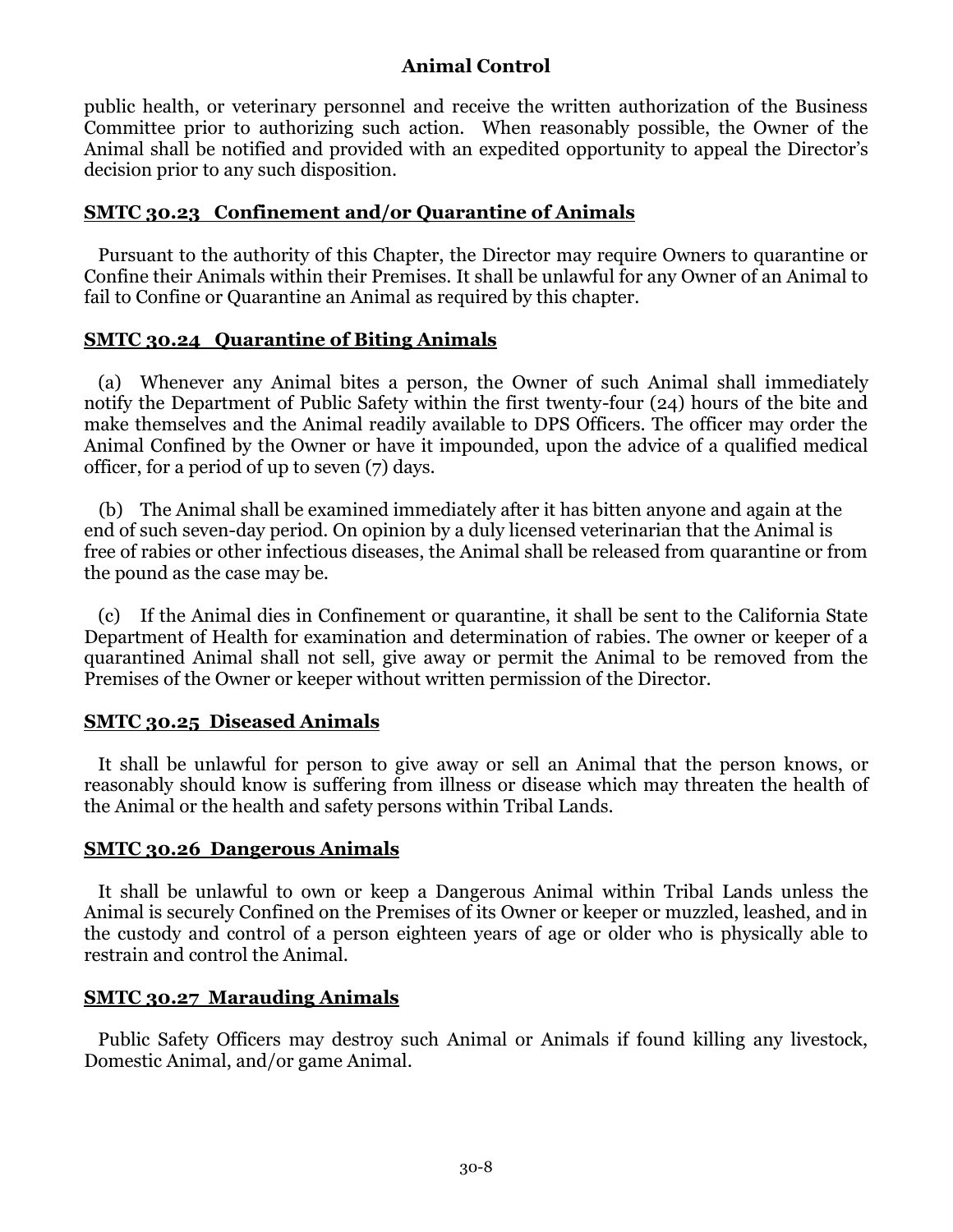### **SMTC 30.28 Directing Dog or Dangerous Animal with Malicious Intent**

It shall be unlawful for any person to direct, cause, encourage, allow, or otherwise aid or assist any dog or other Animal to threaten, charge at, intimidate, bite, harass, menace, or attack any person or Animal within Tribal Lands.

#### **SMTC 30.29 Cruelty to Animals**

It shall be unlawful for any person to purposely or knowingly:

(a) Overwork, torture, torment, mutilate, beat or kill an Animal;

(b) Fail to provide necessary food, drink, air, space, shelter, or care for an Animal in one's custody;

- (c) Abandon an Animal in one's custody,
- (d) Transport or Confine an Animal in a cruel manner;

(e) Cause death, injure, or administer poison to an Animal without legal privilege to do so; or

(f) Cause or allow one Animal to fight with another.

### **SMTC 30.30 Right to Intervene**

Public Safety Officers shall have the power to intervene to prevent the perpetration of any above act of Cruelty upon any Animal and may seize the Animal for its safety.

### **SMTC 30.31 Use of Animal in Illegal Activity**

It shall be unlawful for any person to keep and/or control any Animal for the purpose, whether in whole or in part, of conducting any illegal activity or committing any crime within Tribal Lands.

### **SMTC 30.32 Animals Prohibited**

It shall be unlawful for any person to possess or maintain within Tribal Lands all Animals, including snakes, and reptiles, whose bite or venom is poisonous or deadly to humans; all classes of wild Animals; and any Animal which the maintenance or possession of is prohibited by state or federal law.

### **SMTC 30.33 Removal of Prohibited Animals**

(a) Upon a sworn complaint by a DPS Officer that an Animal is a Dangerous Animal or one of the species of Animals prohibited by this chapter, which is illegally possessed or maintained, the DPS Officer shall issue a summons to the Owner ordering him to appear in Tribal Court to show cause why the Animal should not be removed from Tribal Lands or destroyed.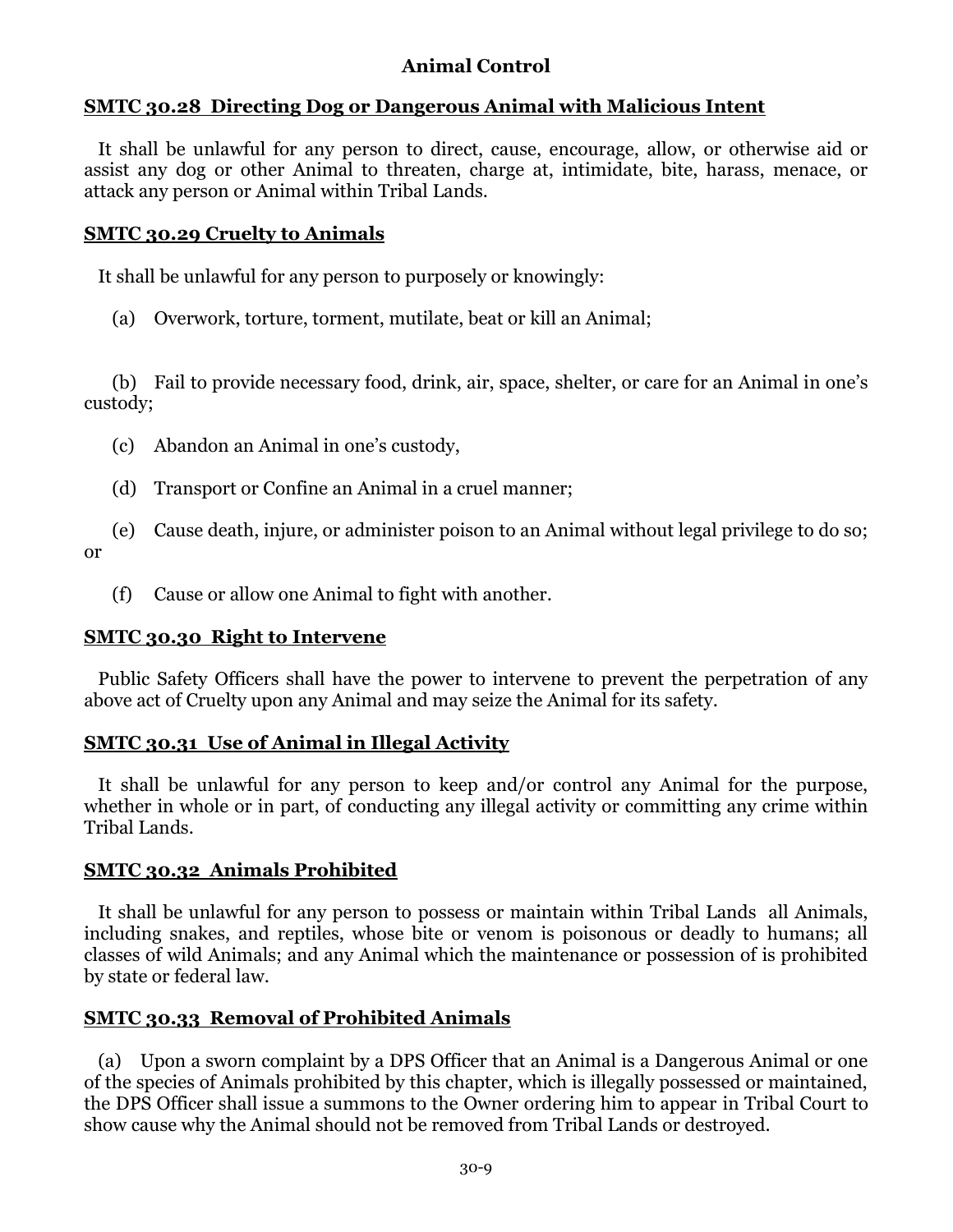(b) Upon the filing of a sworn complaint as provided herein, the Tribal Court may order the Owner to immediately turn the Animal over to DPS Officers after such time the Animal can be delivered to an incorporated humane society, a licensed veterinarian, or a boarding kennel, at the Owner's option, to be retained by them until a hearing is held and a decision made for the disposition of the Animal.

(c) Boarding and retention of the Animal shall be at the Owner's expense. After a hearing, the Tribal Court shall issue its findings and opinion as to whether the Animal is subject to destruction or removal under this Chapter. The Tribal Court may order the destruction of the Animal at the Owner's expense, or, in the alternative, order the Animal removed from the Tribal Lands under terms and conditions that ensure such removal. If the Tribal Court does not order the destruction or removal, the Animal shall be immediately returned to the Owner. The Owner shall be responsible for the costs of boarding the Animal.

(d) Illegally possessed and/or maintained Animals that reasonably appear to have become a Dangerous Animal, are subject to immediate seizure or pick-up under this Chapter. The Impounded Animal shall be held at a facility designated by the Department of Public Safety, at the Owner's expense.

### **SMTC 30.34 Disposition When Sick or Dead**

(a) It shall be unlawful for any person to deposit, place or throw away any dead or fatally sick or injured Animal, or part thereof, in any public or private garbage containers, in any public or private place, or into any reservoir, stream, lake, pond, sewer, well or other body of water.

(b) The Owner of any dead Animal shall, within twenty-four (24) hours of the death of such Animal, notify the Department of Public Works or other agency designated by regulation of such death and secure the removal of the carcass, unless the Owner has made private arrangements for the burial or cremation of the Animal in accordance with applicable health and safety regulations.

### **Article IV. Enforcement Procedures**

### **SMTC 30.35 Enforcement**

Any DPS Officer is authorized to issue a notice of violation to the Owner when a violation of this Ordinance occurs in the DPS Officer's presence; or where the Officer has probable cause to believe that a violation has occurred. Such probable cause shall include complaints or statements made by third parties with direct knowledge of a violation.

### **SMTC 30.36 Notice of Violation**

The Notice of Violation shall:

(a) Specify the nature, location, and the date and time of the violation (or the date and time when the violation was discovered), and shall cite the section(s) of this Ordinance that were violated;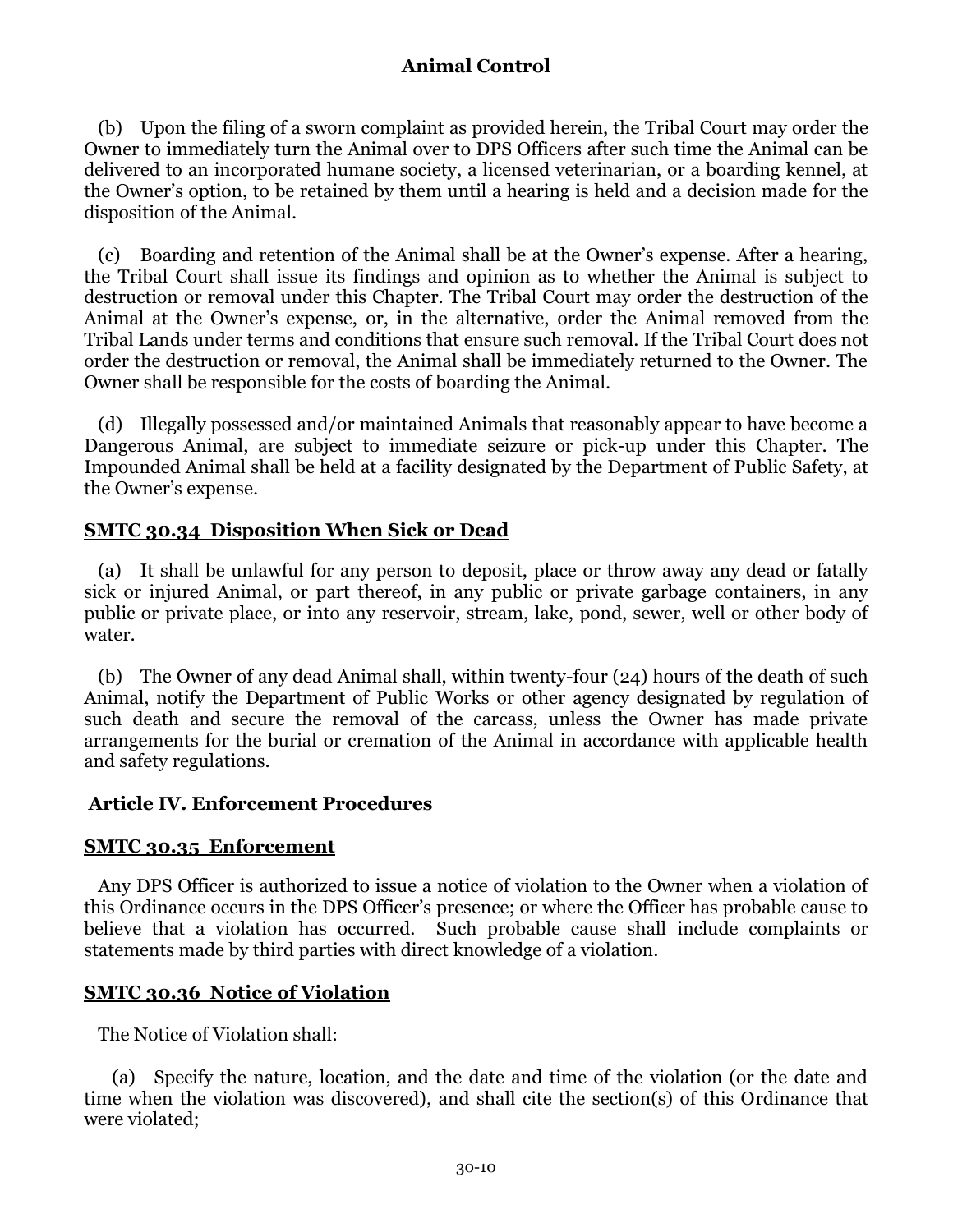(b) Specify, if possible, the date for hearing before the Tribal Court, which shall be a reasonable time after service of the notice as set forth in regulation;

(c) Specify the amount of the fine which may be paid by the violator to the Tribe to avoid a hearing; and

(d) Notify the violator that if s/he does not appear before the Tribal Court on the date set for hearing, the Tribal Court may declare the violator to be in default and award any appropriate relief or take other action as provided by this Chapter.

#### **SMTC 30.37 Service of Notice**

A certificate of service filed by the Department of Public Safety shall constitute proof of service of the notice of violation. The notice of violation shall be served upon the defendant in one of the following:

(a) By delivering a copy personally to the defendant or the defendant's authorized representative, or to any member of the defendant's family residing with the defendant who is eighteen (18) years of age or older; or

(b) By delivering a copy to the defendant's place of business and leaving it with a person authorized to accept service.

(c) If, after reasonable effort is made, the defendant cannot be personally served, service may be made by sending a copy of the notice to the defendant's last known address by certified mail, return receipt requested, and sending an additional copy by regular mail. The certificate must describe the efforts that were made to personally serve the defendant.

### **SMTC 30.38 No Right to Jury Trial**

There is no right to a jury trial in proceedings held pursuant to this Ordinance. The Tribal Court shall hear and decide such proceedings.

### **SMTC 30.39 Imposition of Civil Penalties**

(a) If the Tribal Court finds that this Ordinance was violated, it may require the violator to pay a civil penalty in an amount not to exceed the maximum penalty allowed for the infraction. The Tribal Court may suspend any fine or a portion thereof on the condition that the Owner complies with a valid order. The Tribal Court may also reduce any fine imposed if the Animal's Owner proves to the Tribal Court that the violation has been corrected (for example, that the dog's vaccinations have been brought up to date).

(b) If the Tribal Court finds that this Ordinance was violated and finds that it is likely that the Owner will not provide proper care and supervision for the Animal so as to prevent further violations of this Ordinance, DPS Officers may be ordered to remove the Animal from the Owner and dispose of it in accordance with section 30.34 of this Ordinance.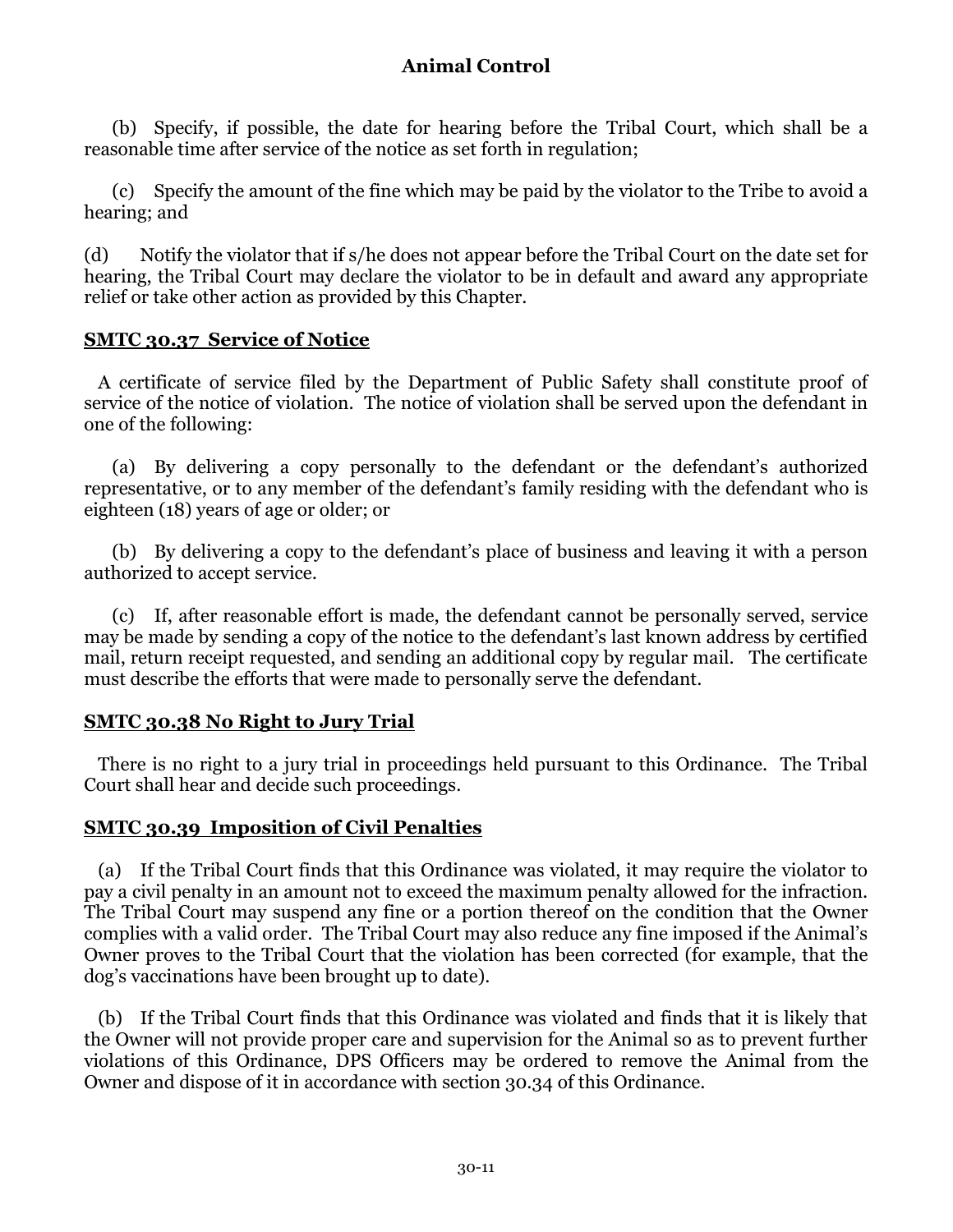# **SMTC 30.40 Civil Penalties, Damages, Compensation, and Costs Schedule**

Person found guilty of violating a provision of this Chapter may be subject to the following:

- (a) Civil penalties and/or exclusion from the territorial jurisdiction of the Tribe.
- (b) Costs incurred for disposing of the Animal or retention and boarding of the Animal.
- (c) Hearing fees/costs as determined by the Tribal Court.

(d) In addition to the civil penalties imposed under this Ordinance, the Tribal Court may order the Owner of an Animal to pay any actual damages for injury to the person, property or resources of any person.

(e) In addition to the foregoing penalties, the Owner and other responsible parties may be required to perform community service and complete educational courses.

# **SMTC 30.41 Forfeiture of Property Against Owner or Keeper**

An Owner may also be subject to forfeiture of any articles or Animals seized in accordance with this Chapter.

## **SMTC 30.42 Disposition of Funds**

All fees and penalties shall be paid directly to the Department of Public Safety and shall be placed into an account to be used for the administration and enforcement of this ordinance.

## **SMTC 30.43 Appeals**

Any defendant may appeal any final order of the Tribal Court pursuant to the appellate process implemented by the Tribal Court.

# **SMTC 30.44 Private Causes of Action**

Nothing in this Ordinance shall prevent a person from bringing a private cause of action in Tribal Court for damages to his or her person or property caused by an Animal.

# **SMTC 30.45 Liability of Owners**

Owners shall be liable in damages for any injury to persons or property committed by any Animal in their care or custody. It shall not be necessary in any action brought to allege or prove that such dog was of a dangerous or mischievous disposition or that the Owner or keeper thereof knew that it was dangerous or mischievous.

It shall be a defense to liability under this section if the injured party provoked the Animal, was unlawfully in or on another's property, including but not limited to the Owner's property, or was committing an unlawful act which contributed to the injury; provided, however, that this defense is not available if the injured person is a child ten (10) years of age or younger.